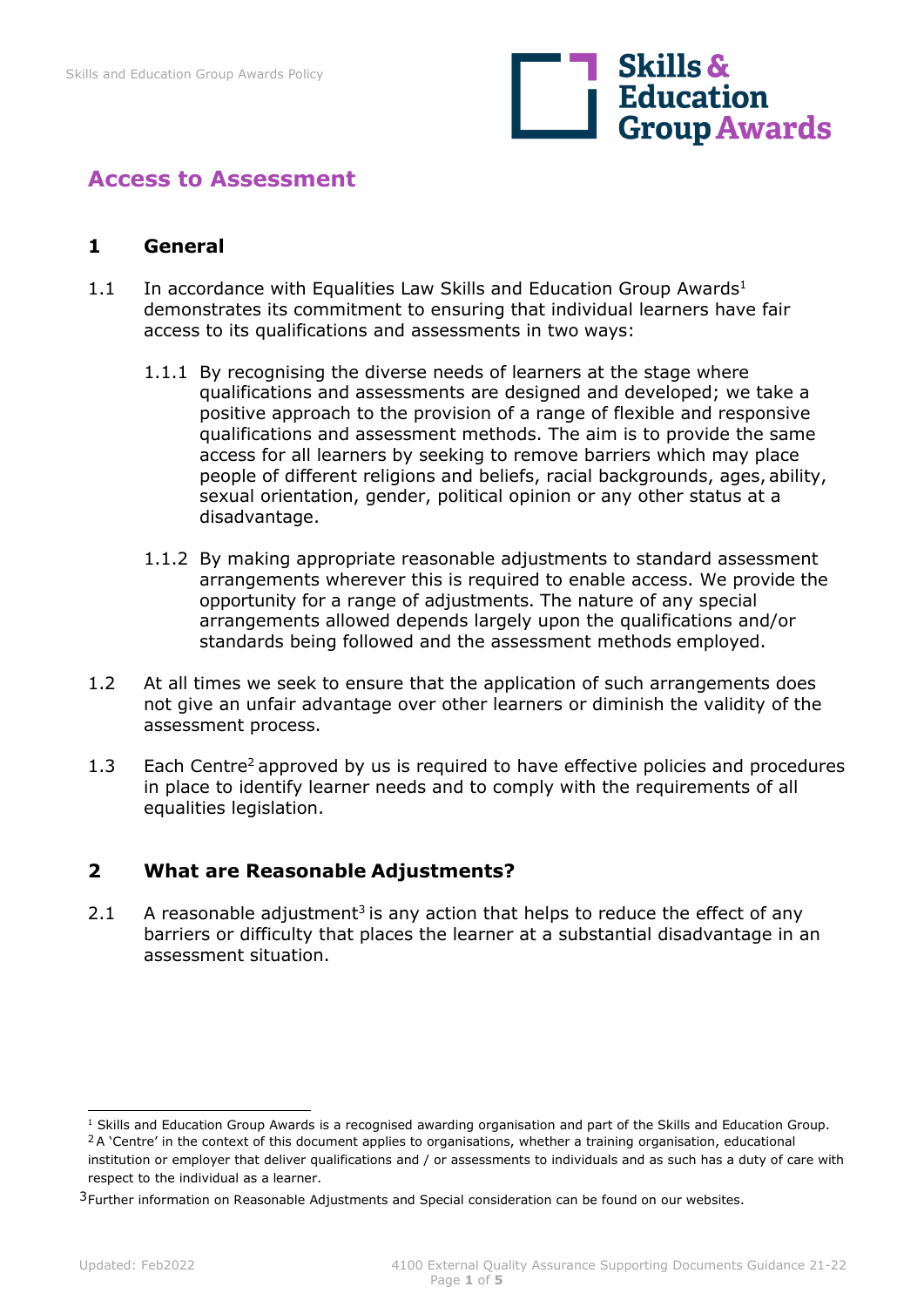

- 2.2 The general principles which are applied to our decisions about reasonable adjustments are as follows:
	- 2.2.1 The nature of the reasonable adjustment is determined according to the assessment needs of the individual learner.
	- 2.2.2 Account is taken of the learner's usual method of working.
	- 2.2.3 Arrangements are such that they accurately reflect the learner's achievement and competence to work in a sector, and do not give a misleading picture of the learner's ability.
	- 2.2.4 Arrangements do not reduce the validity and/or reliability of the assessment, and do not compromise the integrity of the assessment.
	- 2.2.5 No unfair advantage accrues to the learner where reasonable adjustments are applied.

### **3 Assessments not taken under specific Test/ Independent Assessment Conditions**

- 3.1 In these cases the Centre has greater flexibility to be responsive to an individual learner's needs and to choose an assessment activity and method that will allow the learner to demonstrate attainment.
- 3.2 In these types of assessments the learner may meet the specified Assessment Criteria in any way that is valid. The Centre may present assessment materials or documents in a way that reflects the learner's normal way of working but still enables him or her to meet the specified Assessment Criteria.
- 3.3 Materials do not have to be in written format unless specified by the assessment requirements. The learner may use any mechanical or electronic aids that are available in the workplace, or which are commercially available, in order to demonstrate competence. This includes specially adapted equipment or assistive technology.
- 3.4 For example, a learner may present their evidence through the medium of Braille, via a recording or on video. Alternatively, oral questioning or witness statements may replace written responses. Where evidence is produced in Braille or signed onto video, it is the Centre's responsibility to ensure that a person who is suitably qualified in Braille or sign language is available to translate the material for the internal verifier and External Moderator.
- 3.5 Please note that English must be the language of assessment for all our qualifications, except where British Sign Language (BSL) is allowed.
- 3.6 The learner must fulfil the demands of the criteria consistently over a period of time, regardless of the method used to obtain the evidence. The assessment criteria must not be amended, re-worded or omitted, and the adjustments must not give the learner an unfair advantage over others.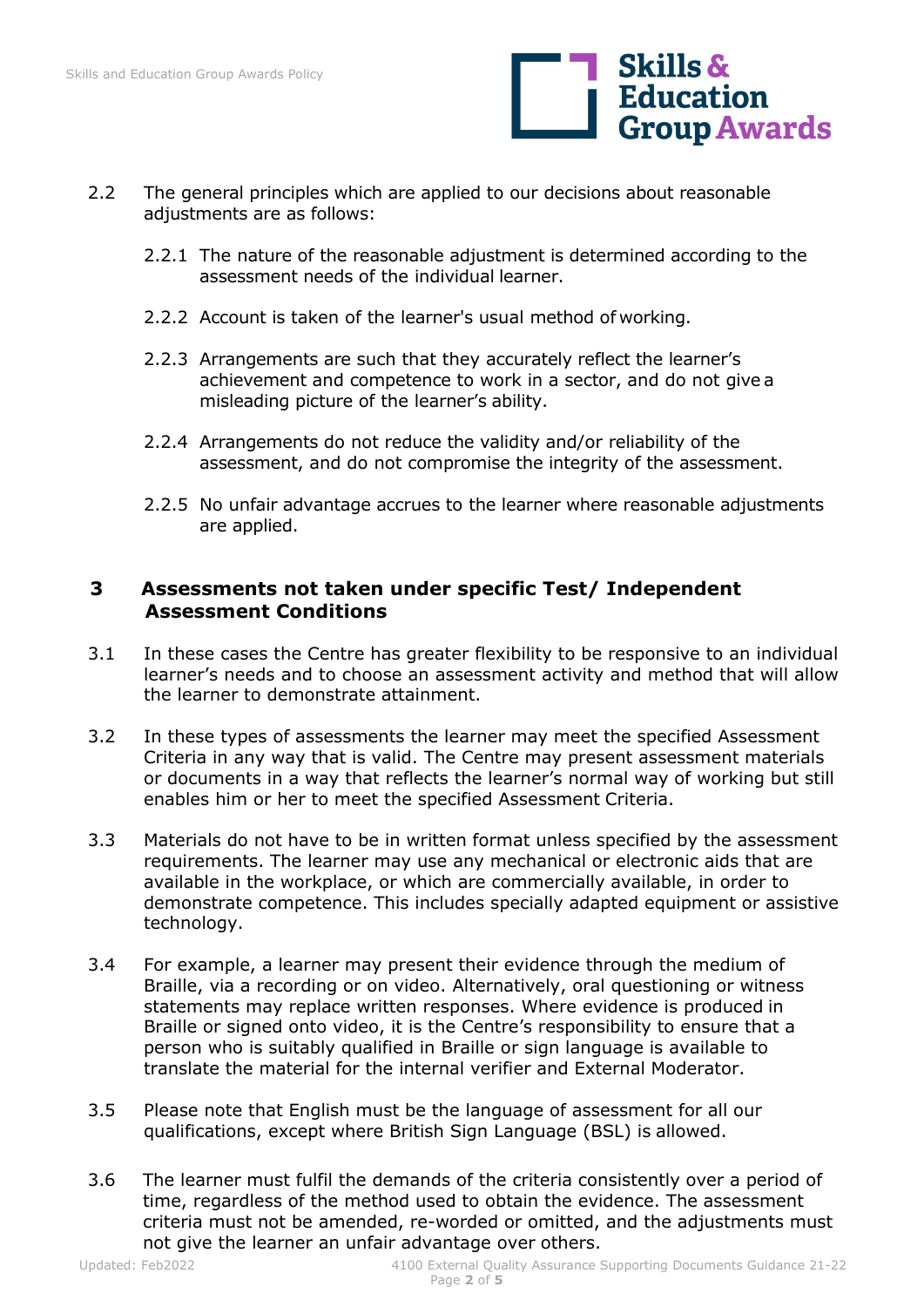

- 3.7 Centres must always pay specific attention to the requirements of the assessment and adjustments must not be made in the following circumstances:
	- A human reader must not be allowed where the assessment is testing the learner's ability to read independently;
	- A human scribe must not be allowed where the assessment is testing the learner's ability to write independently;
	- A practical assistant must not be allowed where the assessment is testing an individual's practical competence or skills.
- 3.8 The outcome produced by the learner must at all times:
	- meet the requirements of the specifications regardless of the process or method used;
	- be as rigorous as assessment methods used with other learners;
	- be assessable;
	- be able to be authenticated and moderated/verified.
- 3.9 Centres are expected to log all cases of Reasonable Adjustments applied to internal assessments and make these available to the External Moderator on request.4

## **4 Assessments / Tests taken under Specific Conditions**

- 4.1 Where invigilated tests or assessments are required the centre is required to seek permission for any Reasonable Adjustments prior to the assessment/test taking place.
	- For Independent Assessments 28 working days prior to the assessment date;
	- For timed paper tests 28 working days prior to the test date, except in the case of Certificate of Professional Competence (CPC) examinations where this is reduced to 14 working days prior to the test date.
	- For onscreen tests 5 working days prior to the test date.
- 4.2 Requests for Reasonable Adjustments must be made on Form E2 Centre Application for Reasonable Adjustments. Please consult our website for guidance on how to apply.

<sup>4</sup> Centres may log these on their own internal documents or use Form E2C provided for this purpose.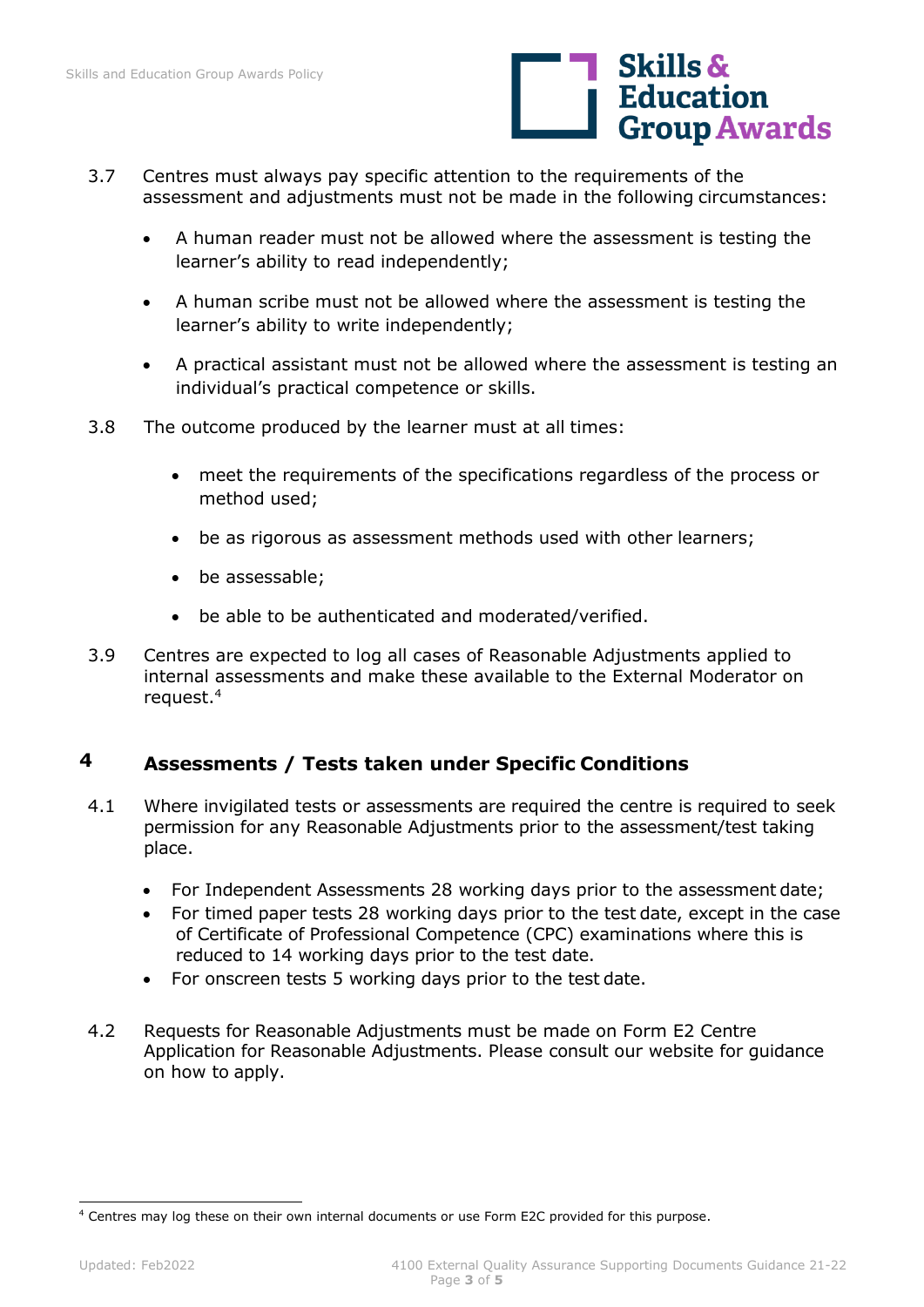

- 4.3 We will consider all reasonable adjustment requests, and the decision to accept or reject them will be confirmed to the centre within 5 working days of receipt.
	- 4.3.1 To appeal against any rejection please consult our Enquiries and Appeals Policy.
- 4.4 Centres are expected to confirm that any reasonable adjustments approved are actually applied during the timed external assessment by completing and despatching form EX4a either with the candidate written script for marking or in the case of onscreen tests emailed to us with the signed invigilator pack. Failure to return this document will indicate that the adjustment was **NOT**  applied/required.
	- 4.4.1 We will require Centres to explain why approved adjustments were not implemented.

### **5 Special Consideration for External Tests/ Independent Assessment**

- 5.1 Special Consideration<sup>5</sup> may be given to candidates who have suffered temporary illness, injury or adverse circumstances immediately before or during an assessment that may have affected their performance.
	- 5.1.1 Applications for Special Consideration must be made by the Centre on form E2A within 10 working days of the external/independent assessment date.
- 5.2 Adjustments to marks, if made, will be small in these circumstances, and will be applied according to the severity of the difficulty faced by the candidate.

Adjustments will not be applied if:

- 5.2.1 an assessment requires the demonstration of competence or is a licence to practice;
- 5.2.2 the assessment plan/strategy does not allow it;
- 5.2.3 there is a viable alternative to re-sit the assessment;
- 5.2.4 outside the timescales for applying;
- 5.2.5 results have already been validated and confirmation issued.
- 5.3 In the case of lost or damaged work, applications for Special Consideration must be made by the Centre on form E2A as soon as the loss or damage has been notified or discovered.

<sup>5</sup> See Centre Guide to Reasonable Adjustments and Special Consideration on the website.